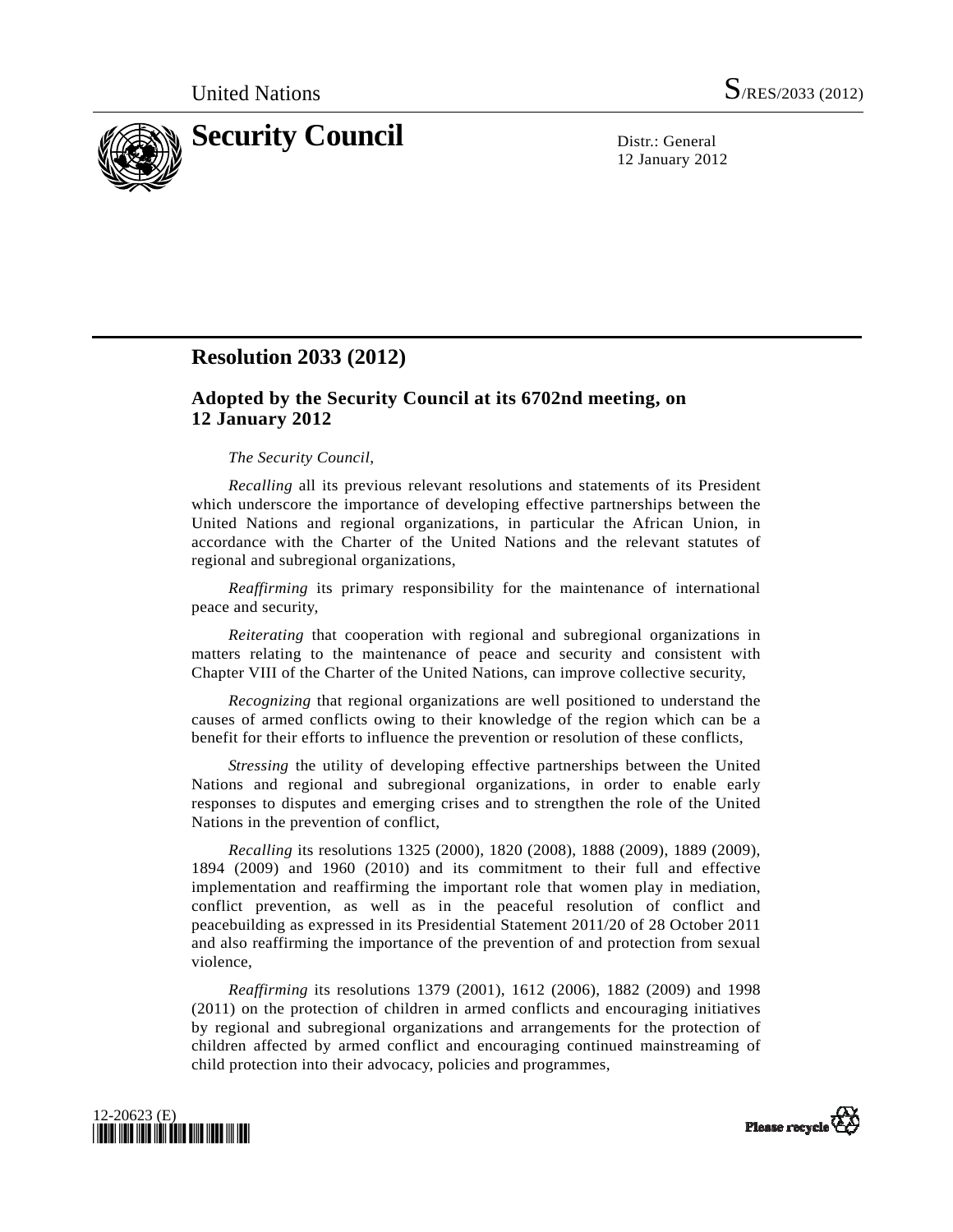*Welcoming* the increasing contribution being made by the African Union in efforts to settle conflicts on the African Continent and expressing its support for the peace initiatives conducted by the African Union, and through the African subregional organizations and *stresses*, in accordance with Article 54 of the Charter of the United Nations, the need for regional and subregional organizations at all times to keep the Security Council fully informed of these efforts in a comprehensive and coordinated manner,

*Recalling* the Constitutive Act of the African Union and its Protocol relating to the establishment of the Peace and Security Council of the African Union and *expressing* its support for the ongoing operationalization of the African Union Peace and Security Architecture,

*Acknowledging* progress made in the ongoing cooperation between the United Nations and the African Union, and *stressing* the importance of further strengthening cooperation and developing effective partnership with the African Union Peace and Security Council consistent with Chapter VIII of the United Nations Charter to address common collective security challenges in Africa,

*Recognizing* the importance of strengthening the capacity of regional and subregional organizations in conflict prevention and crisis management, and in post-conflict stabilization,

*Further recognizing* that one major constraint facing some regional organizations, in particular the African Union, in effectively carrying out the mandate of maintaining regional peace and security is securing predictable, sustainable and flexible resources,

*Noting* with appreciation the collaboration between the good offices of the Secretary-General including his Special Representatives and the African Union in the area of conflict prevention,

*Welcoming* the contribution of the United Nations Office to the African Union in strengthening coordination and cooperation between the United Nations and the African Union,

*Taking* note with appreciation the efforts of the United Nations Secretariat and the African Union Commission in developing common guidelines that outline a framework for mediation in Africa in an effort to make the United Nations-African Union partnership more coherent when undertaking joint mediation efforts,

*Welcoming* the United Nations support for the African Union in the field of peacekeeping, including by supporting the African Union's efforts to develop policy, guidance and training in particular in the areas of Security Sector Reform, post-conflict reconstruction and the protection of civilians including the problem of sexual violence in armed conflict,

*Noting* the need for a comprehensive analysis of lessons learned from practical cooperation between the United Nations and the African Union, in particular with regard to the United Nations-African Union Mission in Darfur (UNAMID) as well as the African Union Mission in Somalia (AMISOM), *recognizing* the need to build upon lessons learned from practical cooperation between the United Nations and the African Union and *further recognizing* the benefits of coordination of policy and strategy in this regard by the Security Council and the African Union Peace and Security Council,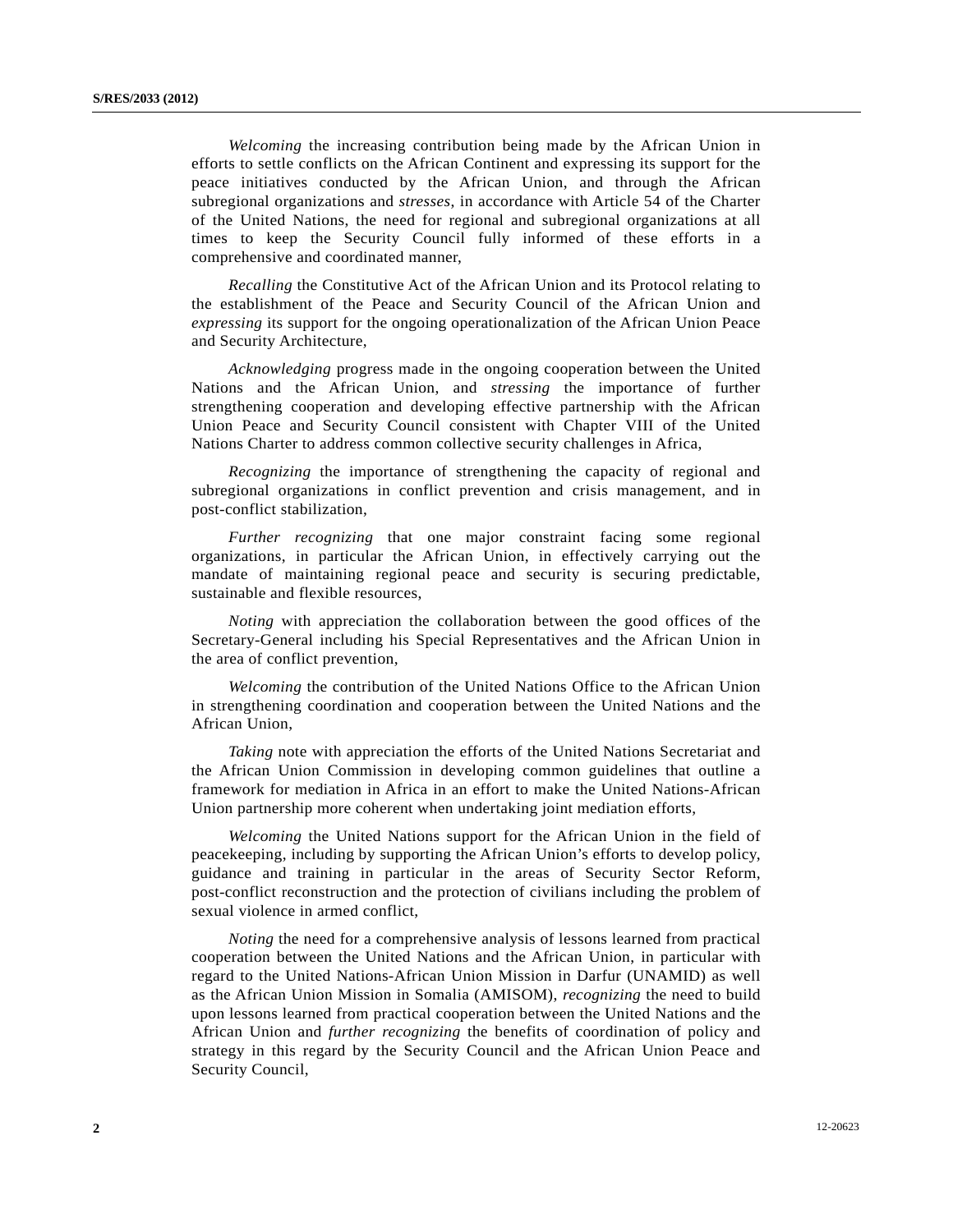*Further taking note* of the report of the African Union Chairperson entitled The United Nations-African Union Partnership on Peace and Security: Towards Greater Strategic Political Coherence on the partnership between the United Nations and the African Union on peace and security in Africa,

*Welcoming* the report of the Secretary-General on United Nations-African Union cooperation in peace and security (S/2011/805),

 1. *Expresses* its determination to take effective steps to further enhance the relationship between the United Nations and regional and subregional organizations, in particular the African Union, in accordance with Chapter VIII of the United Nations Charter;

 2. *Encourages* the continuing involvement of regional and subregional organizations in the peaceful settlement of disputes, including through conflict prevention, confidence-building and mediation efforts;

 3. *Further encourages* regional and subregional organizations to strengthen and increase cooperation among them, including efforts to enhance their respective capacities, in the maintenance of international peace and security;

 4. *Reiterates* the importance of establishing a more effective relationship between the Security Council and the African Union Peace and Security Council including in the area of conflict prevention, resolution and management, electoral assistance and regional conflict prevention offices;

 5. *Takes note* of the respective strategic visions of the partnership between the African Union and the United Nations as contained in the reports of the Secretary-General of the United Nations (S/2011/805) and the Chairperson of the African Union Commission and *stresses* that common and coordinated efforts undertaken by the Security Council and the African Union Peace and Security Council in matters of peace and security, should be based on their respective authorities, competencies and capacities;

 6. *Encourages* the improvement of regular interaction, consultation and coordination, as appropriate between the Security Council and the African Union Peace and Security Council on matters of mutual interest;

 7. *Stresses* the importance of a coordinated international response to causes of conflict and *recognizes* the need for the development of effective long-term strategies and *emphasizes* the need for all United Nations organs and agencies to pursue preventive strategies and to take action within their respective areas of competence to assist Member States and regional organizations to eradicate poverty, strengthen development cooperation and assistance and promote respect for human rights and fundamental freedoms;

 8. *Reaffirms* the obligation of all Member States to settle disputes and resolve conflicts in accordance with the United Nations Charter and *calls* upon the international community to assist the efforts initiated by the African Union and subregional organizations aimed at the peaceful settlement of disputes and the resolution of conflict in accordance with the Charter of the United Nations;

 9. *Calls upon* the Secretary-General to maintain close consultations with the African Union and Regional Economic Communities as well as with international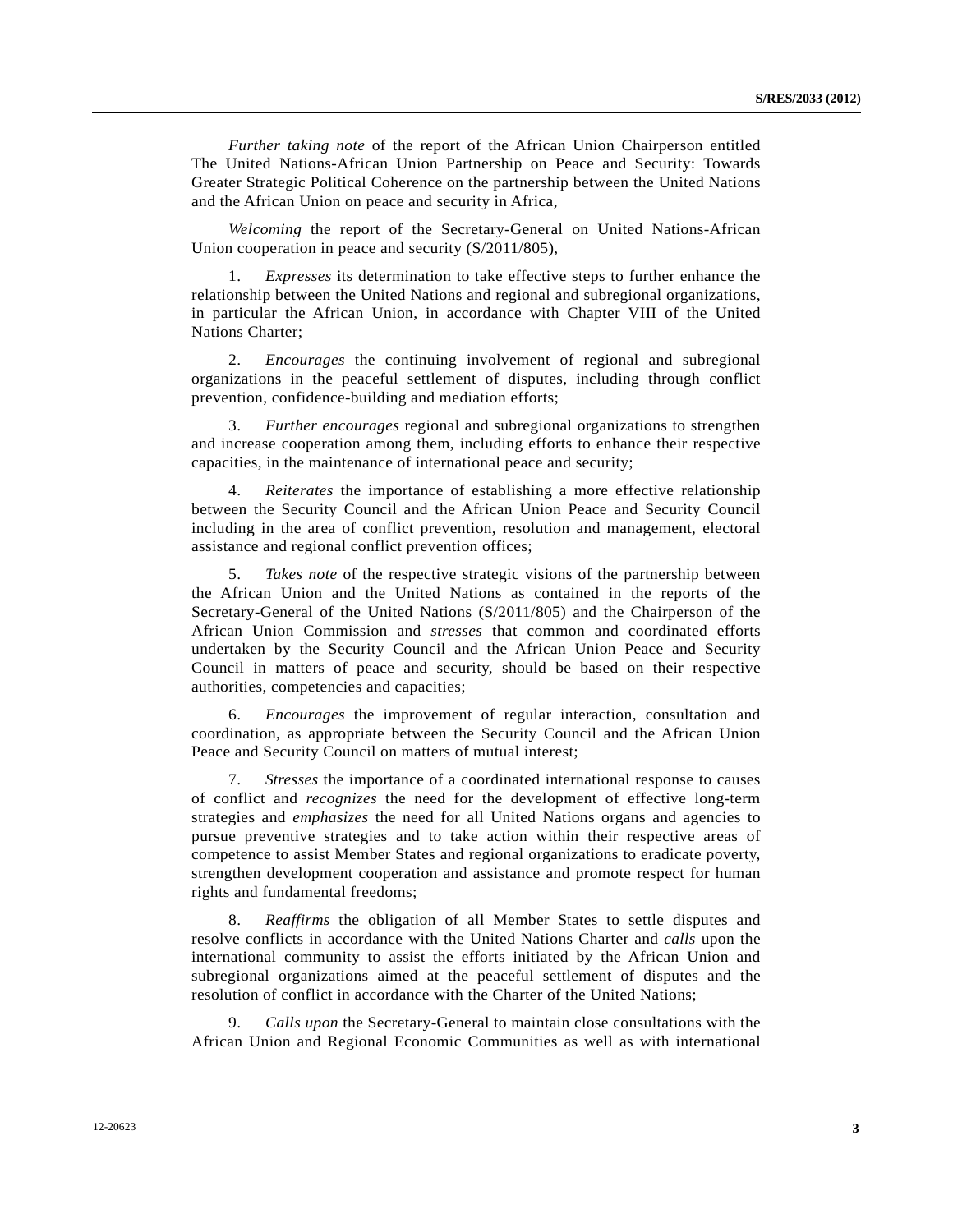partners on peace and security challenges in Africa, especially in prevention and resolution of conflicts;

 10. *Recognizes* the important role of the good offices of the Secretary-General in Africa, and *encourages* the Secretary-General to continue to use mediation as often as possible to help resolve conflicts peacefully, working in coordination and closely with the African Union and subregional organizations in that regard, as appropriate;

 11. *Calls upon* the United Nations Office to the African Union to continue its efforts to contribute to strengthening cooperation between the United Nations Secretariat and the Commission of the African Union including in the area of mediation efforts, and *underscores* the importance of expediting the implementation, in close consultation with other international partners, of the 2006 United Nations-African Union Ten-year Capacity-Building Programme for the African Union mainly focusing on peace and security, in particular the operationalization of the African Union Peace and Security Architecture; as an important contribution towards conflict prevention on the African Continent;

 12. *Reaffirms* the vital role of women in the prevention and resolution of conflicts, peace negotiations, peacebuilding, peacekeeping, humanitarian response, and post-conflict reconstruction, and *stresses* the need for the United Nations and the African Union to work to ensure that women and gender perspectives are fully integrated into all peace and security efforts undertaken by the two organizations, including by building the necessary capacity;

 13. *Urges* the Secretary-General to continue to work to ensure that the United Nations Office to the African Union, the United Nations Economic Commission for Africa, and the United Nations agencies working with the United Nations Regional Coordination Mechanism for Africa are delivering coordinated support to the African Union;

 14. *Welcomes* regular interaction between the United Nations Secretariat and the African Union Commission, through the United Nations-African Union joint task force on peace and security, and *encourages* the Task Force to continue to focus on strategic and country-specific issues of the African continent that are of interest to both organizations and requests that the Task Force consider ways to enhance United Nations and African Union cooperation on conflict prevention in Africa and that it provide updates to the Security Council subsequent to its meetings;

 15. *Supports* further interaction between the United Nations Secretariat and the African Union Commission to exchange information, and as appropriate coordinate in the preparation of recommendations, including through joint assessments, if appropriate, in order to assist the Security Council and the African Union Peace and Security Council in formulating cohesive positions and strategies;

 16. *Further supports* ongoing briefings by Senior United Nations Officials to the African Union Peace and Security Council and that of the African Union to the United Nations as an important contribution in strengthening consultation, information sharing and communication between the two bodies on issues of mutual concern;

 17. *Decides* in consultation with the African Union Peace and Security Council to elaborate further ways of strengthening relations between the two